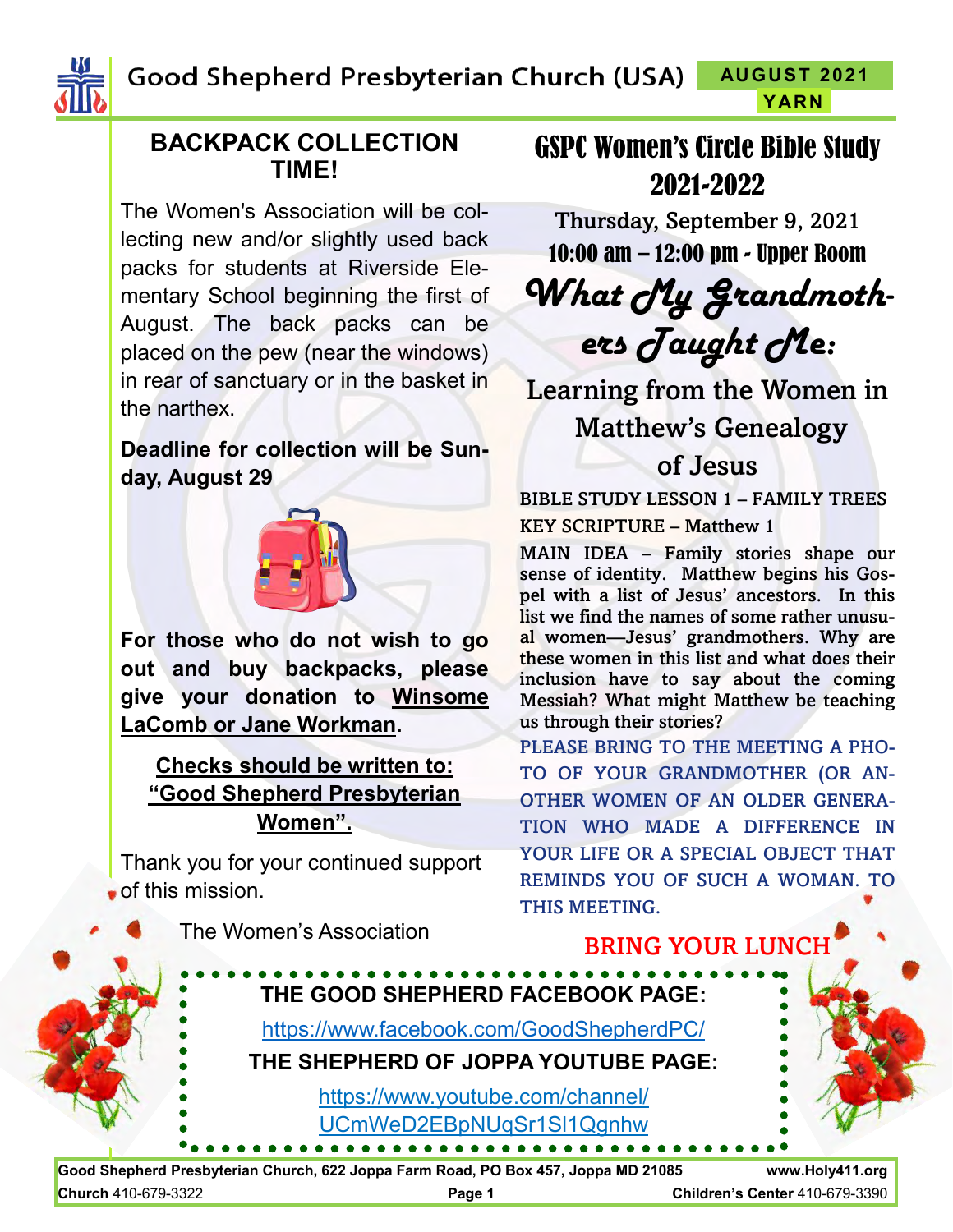

# **A FEW WORDS FROM THE FACILITIES COMMITEE**

**DIRECTORY UPDATE**— So far Clay has received 19 (nineteen) Date Sheets, we were expecting about 50 (fifty) more. It is easier to update the current Directory using these data sheets as the source document. The previous version listed my zipcode incorrectly, however, the Post Office was still sending them to me. Please note this typo has been corrected.

#### **At the end of this month's YARN, you will find the DATA SHEET**

Please complete the form and mail it to Clay. Anything you leave blank will be left out of the Directory. **Please return the forms as soon as possible.**

**CHURCH IN THE PARK**—**September 12TH, 2021 at 11:00 AM @ Mariner Point Park.** The dress code is casual as we will be having an old fashioned picnic lunch after the service. The Deacons will provide fried chicken, paper plates, bowls, cups, napkins, knives, forks, spoons, ice, sodas and bottled water. **You are asked to bring a dish to share and/or dessert.**

> **If you plan to attend please contact Clay Maas @ 443-386-0600 or clayton.maas@yahoo.com**

We need to know a "guestimate" of how many to plan for. More info will be coming out on the upcoming Sundays during regular church service announcements. We are looking forward to seeing everyone there!





During this pandemic, we are livestreaming worship at 11:00 a.m. If you are at home, join us online. You will be E-mailed a copy of the bulletin to use as a guide during worship. Of course, we would love to see you in person!







If you are vaccinated and attend in-person Sunday Services, you are in luck! We are now lifting the mask requirement ONLY for vaccinated members and visitors. For everyone's safety, we still require social distancing, and request no singing during inperson services.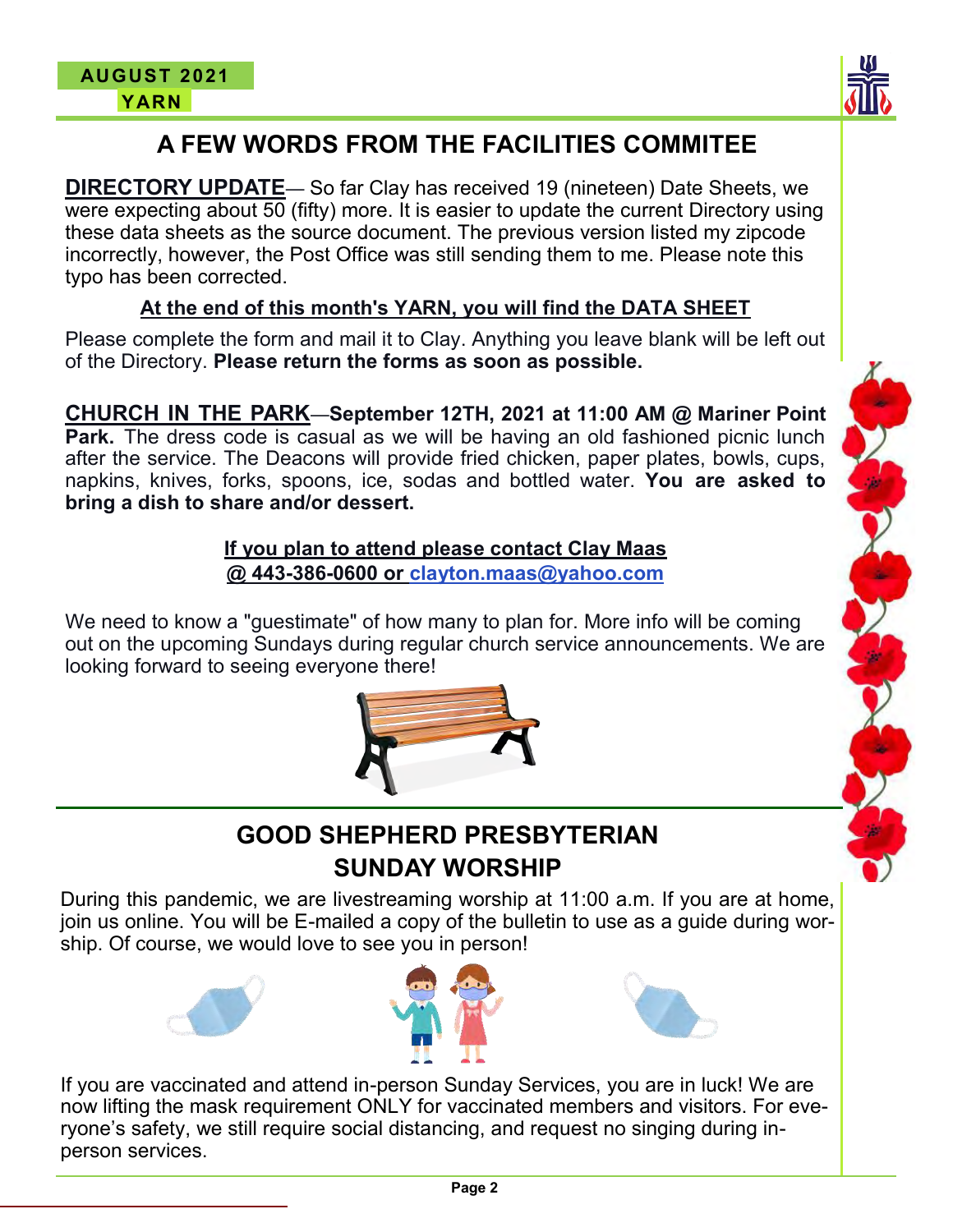

**AUGUST 2021 YARN**

## **PRAYER REQUESTS**

Prayers are requested for Nicole Guthrie, her family, & their Late Grandmother; Greg Donelson's two left fingers were fractured, prayers requested for pain relief and healing; Farrell Maddox & his mother Sue Maddox; Jaclyn Harris' granddaughter, Stella; Jerry and Elaine Tich; Bridget Anderson, daughter of Kathy's late friend, Michaele Gilpatrick; Donald Canary; Kathy Young's oldest son, Rob Shreeve & her long time friend, Diane Eismann, her family, & medical team; Jerry & Elaine Tich; and Farrel & Sue Maddox.



If you or someone you know has a need and you would like to submit a prayer request, please reach out to our prayer team at: **[gsprayers@juno.com](mailto:gsprayers@juno.com)**

## **SESSION UPDATES & THANKS**

The Session year began on July 1. Elders serving are as follows:

Tom Barnard - Chair, Finance Committee Mike Bohns - Liaison to Facilities Committee Greg Donelson - Chair, Personnel Committee Rita Garrity - Liaison to Shepherds Kids and Children's Center Mary Kaye Kent - Chair, Nominating Committee Vickie Maas - Chair, Children's Center Bill Starke - Liaison to Worship Committee

On behalf of the congregation, Session thanks Gary Workman and Valerie Davis for their dedication to the church. During the pandemic, Gary doggedly pursued grants to keep Good Shepherd afloat and then monitored and meticulously documented the expenditures ensuring we met the grantors requirements. Valerie was tapped by Rev. Gay to "just write a job description." Little did she know that there would be many more job descriptions and contracts before she could move to Florida. Session currently has two vacancies. Please let Pastor Kerry know if you are interested. Kelly Donelson is replacing Mary Kaye as Clerk of Session.

August Birthday's to Celebrate  **24 Mike McKemy 16 Winsome 1 Jane Workman LaComb 25 Ashley Andrews 3 Chris McKemy 22 Sue Maddox 26** The Deacons would like **4 Cindy Prevatte** the church family to know  **James Andrews** your important day! If we do not have yours in our file, please notify **10 Edith Burns Joan Douglas**Kelly Donelson @ 410-961-9275

**Good Shepherd Presbyterian Church, 622 Joppa Farm Road, PO Box 457, Joppa MD 21085 www.Holy411.org Church** 410-679-3322 **Page 3 Children's Center** 410-679-3390